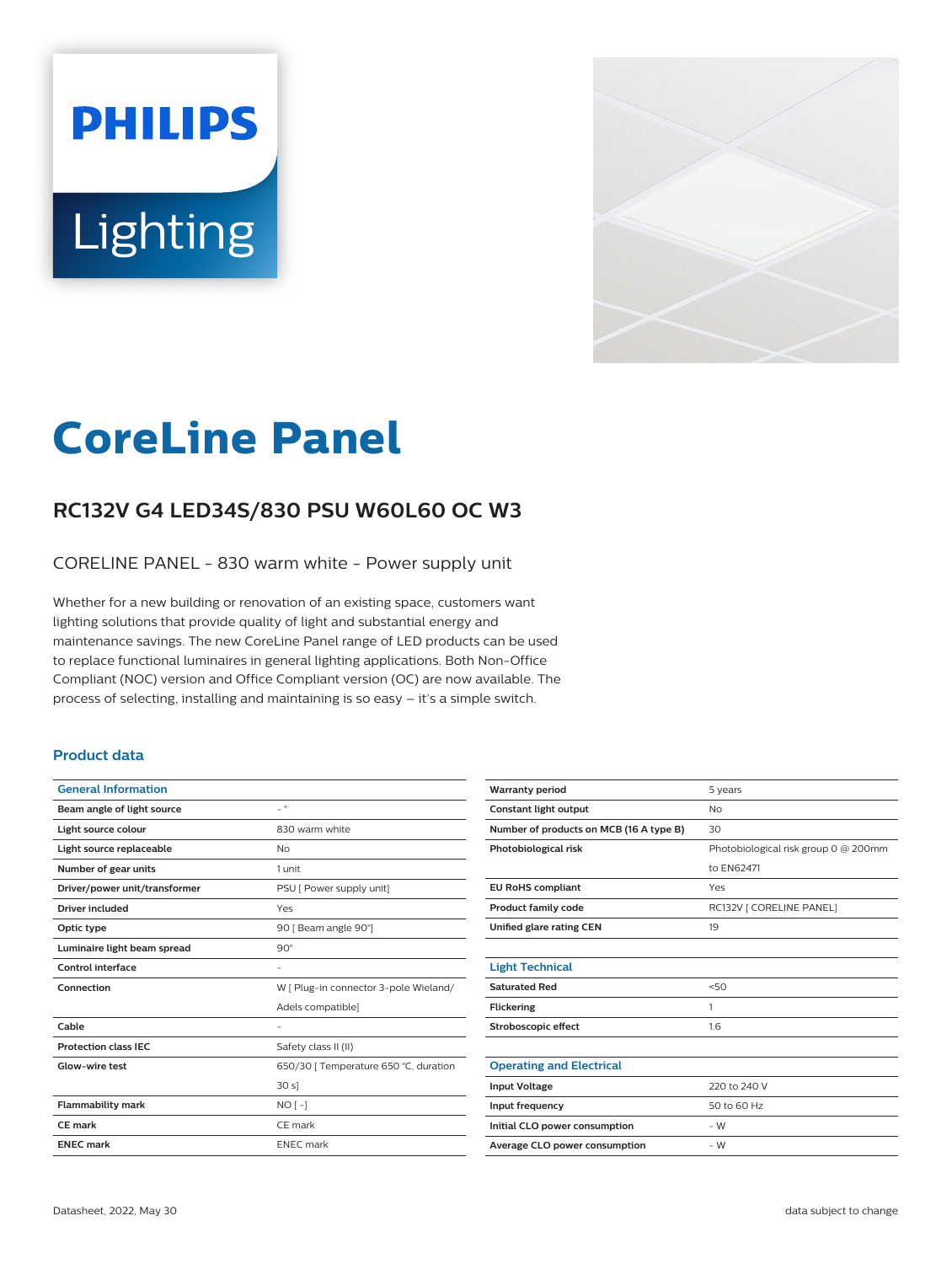## **CoreLine Panel**

| Inrush current                      | 14.1A                                    |
|-------------------------------------|------------------------------------------|
| Inrush time                         | $0.212$ ms                               |
| Power factor (min.)                 | 0.9                                      |
|                                     |                                          |
| <b>Controls and Dimming</b>         |                                          |
| <b>Dimmable</b>                     | No                                       |
|                                     |                                          |
| <b>Mechanical and Housing</b>       |                                          |
| <b>Housing material</b>             | Steel                                    |
| <b>Reflector material</b>           | Acrylate                                 |
| Optic material                      | Polystyrene                              |
| Optical cover/lens material         | Polystyrene                              |
| <b>Fixation material</b>            | $\overline{\phantom{a}}$                 |
| Optical cover/lens finish           | Opal                                     |
| <b>Overall length</b>               | 595 mm                                   |
| Overall width                       | 595 mm                                   |
| <b>Overall height</b>               | $11 \, \text{mm}$                        |
| Colour                              | White                                    |
| Dimensions (height x width x depth) | 11 x 595 x 595 mm (0.4 x 23.4 x 23.4 in) |
|                                     |                                          |
| <b>Approval and Application</b>     |                                          |
| Ingress protection code             | IP20/44 [ Finger-protected; wire-        |
|                                     | protected, splash-proof]                 |
| Mech. impact protection code        | IK03 [ 0.3 J]                            |
| Sustainability rating               |                                          |

| Initial Performance (IEC Compliant) |                        |
|-------------------------------------|------------------------|
| Initial luminous flux (system flux) | 3400 lm                |
| Luminous flux tolerance             | $+/-10%$               |
| Initial LED luminaire efficacy      | 117 lm/W               |
| Init. Corr. Colour Temperature      | 3000 K                 |
| Init. Colour rendering index        | $-80$                  |
| Initial chromaticity                | $(0.38, 0.38)$ SDCM <3 |
| Initial input power                 | 29 W                   |

| Power consumption tolerance                        | $+/-10%$                        |
|----------------------------------------------------|---------------------------------|
|                                                    |                                 |
| <b>Over Time Performance (IEC Compliant)</b>       |                                 |
| Control gear failure rate at median useful life 5% |                                 |
| 50,000 h                                           |                                 |
| Lumen maintenance at median useful life*           |                                 |
| 35,000 h                                           |                                 |
| Lumen maintenance at median useful life*           | <b>L80</b>                      |
| 50,000 h                                           |                                 |
| Lumen maintenance at median useful life*           |                                 |
| 75,000 h                                           |                                 |
| Lumen maintenance at median useful life*           |                                 |
| 100,000 h                                          |                                 |
|                                                    |                                 |
| <b>Application Conditions</b>                      |                                 |
| Ambient temperature range                          | +10 to +40 $^{\circ}$ C         |
| Performance ambient temperature Tq                 | 25 °C                           |
| Maximum dimming level                              | Not applicable                  |
| Suitable for random switching                      | Not applicable                  |
|                                                    |                                 |
| <b>Product Data</b>                                |                                 |
| Full product code                                  | 871869996733800                 |
| Order product name                                 | RC132V G4 LED34S/830 PSU W60L60 |
|                                                    | OC W3                           |
| EAN/UPC - product                                  | 8718699967338                   |
| Order code                                         | 96733800                        |
| SAP numerator - quantity per pack                  | 1                               |
| Numerator - packs per outer box                    | 1                               |
| <b>SAP material</b>                                | 910505100555                    |
| SAP net weight (piece)                             | 4.500 kg                        |
|                                                    |                                 |



#### **Dimensional drawing**



**RC132V G4 LED34S/830 PSU W60L60 OC W3**